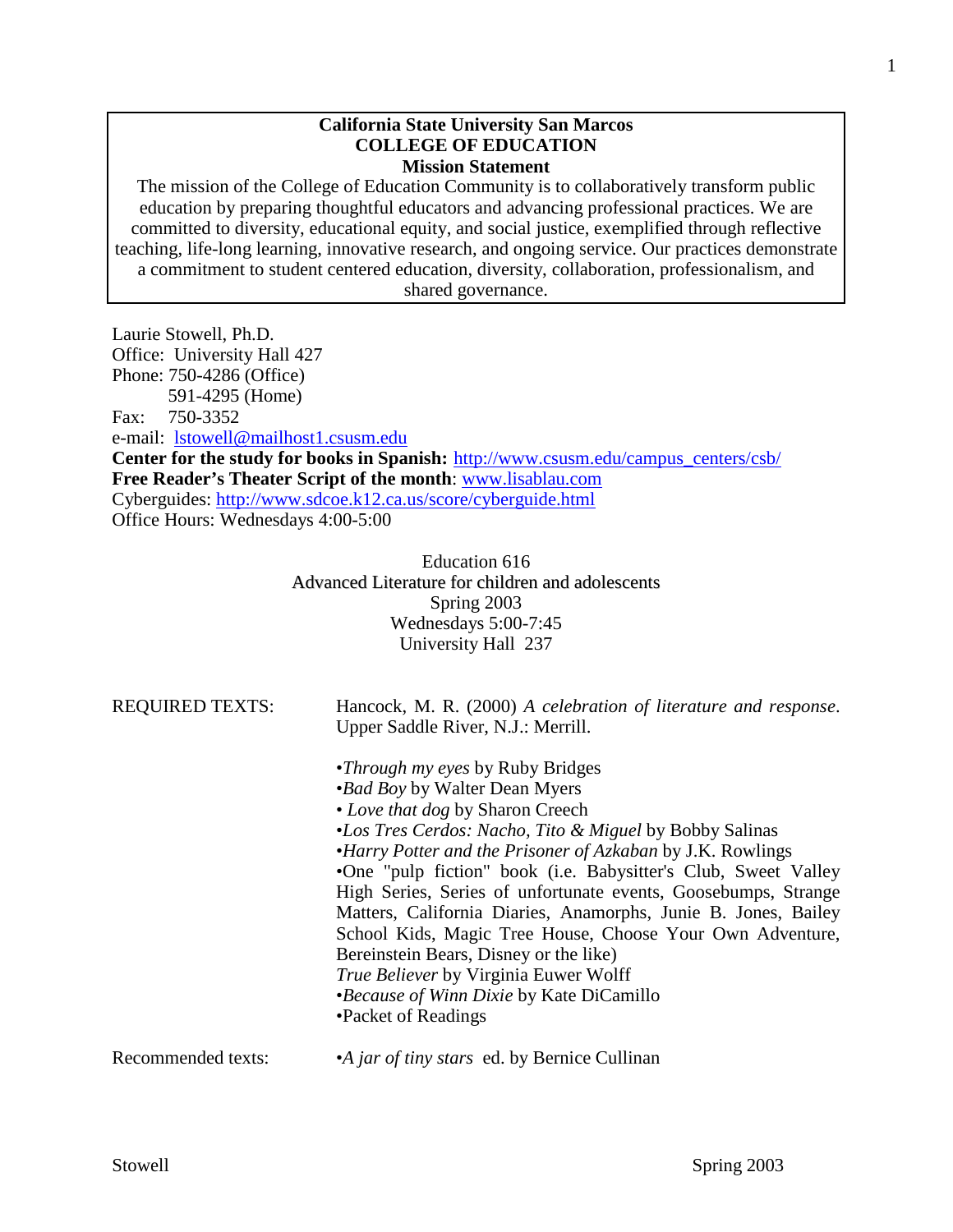Although it would be worthwhile to have these books in your personal and/or classroom library, it is not essential that you buy them all. They can be found at any public library, the university library, or you could borrow them.

## **OVERVIEW:**

This course is an advanced study of children's literature with emphasis on selecting, interpreting and using quality literature with children of various needs and developmental levels. It is designed to give experience in selecting what is best and appropriate for students. Techniques for introducing literature to students, finding ways to deepen and broaden student's understanding of literature, and extend student's interest in literature are included. Most of all, the course is intended to help teachers recognize and value good children's and adolescent literature for its artistic and literary merits and for its importance to children. Specific objectives to be achieved include the following:

#### **Knowledge**

1. Students will become aware of and deepen their own understandings of the range of available literary material for children and adolescents and will become familiar with selected examples of picture books, folk and fairy tales, fantasy, poetry, realistic fiction, historical fiction and informational books.

2. Students will learn criteria for book selection that are appropriate to children's and adolescent literature.

3. Students will recognize developmental characteristics of children and adolescents that affect their reading interests, responses and appreciation

4. Students will understand the role of technology in literature studies

### **Attitudes/Values**

1. Students will display a positive, interested stance toward the reading of children's and adolescents literature

2. Students will display a commitment to the use of children's literature in the classroom in various areas of curriculum (reading, social studies, science, etc.)

3. Students will develop a commitment to foster multicultural understanding through the inclusion of literature from diverse cultures

4. Students will value reading as a means of enjoyment as well as means of getting information.

5. Students will value childrens' and adolescents' right to read a wide range of literature without censorship.

#### **Skills**

1. Students will practice strategies for bringing students and books together including techniques for :

a. encouraging childrens' and adolescents' reading and response

b. presenting literature to children and adolescents through reading aloud, storytelling, etc.

c. planning discussions

- d. designing creative experiences
- e. choosing and using literature in thematic curricular studies

2. Students will practice responsible decision making in choosing books and in drawing the line between selection and censorship.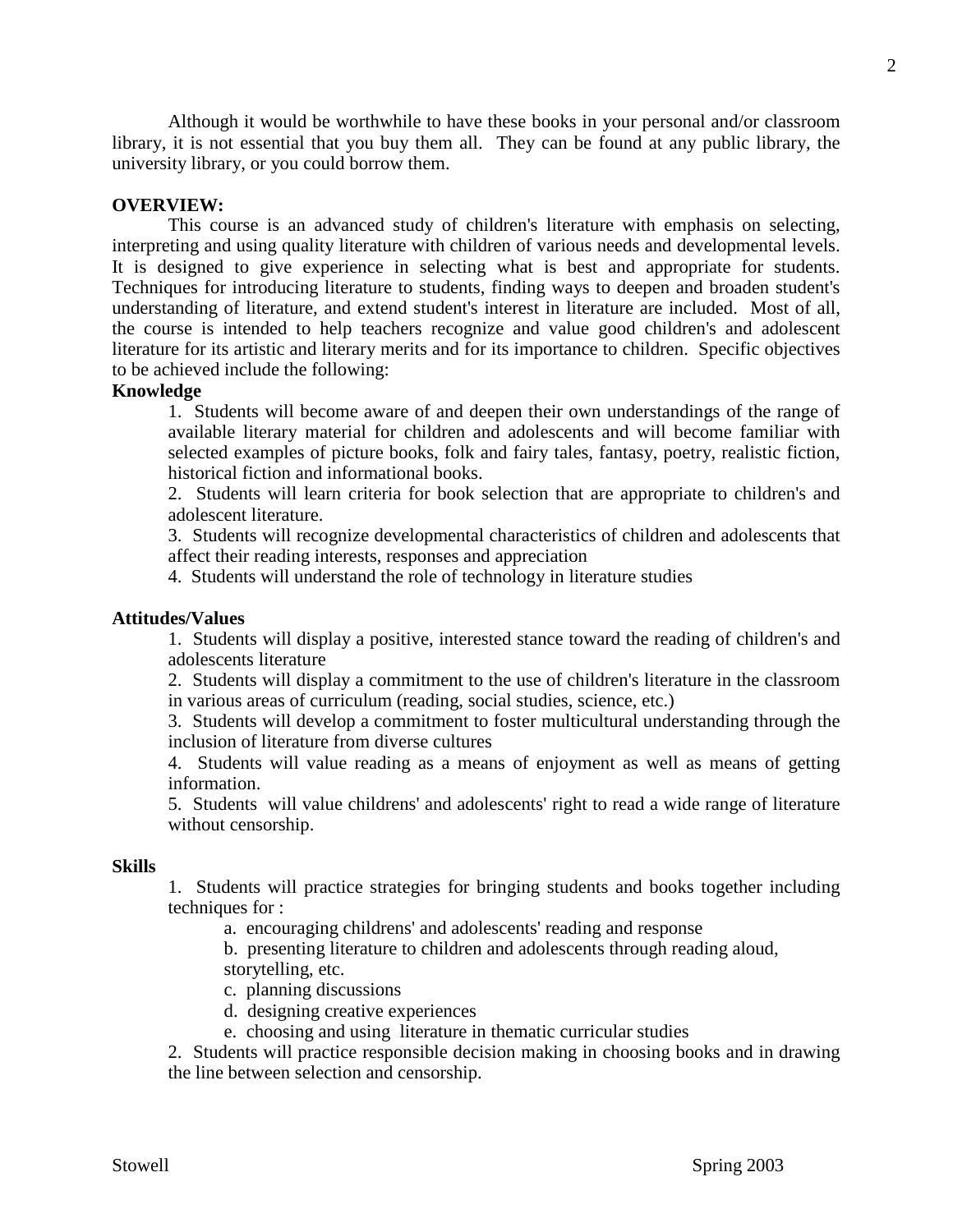## **REQUIREMENTS:**

\***PARTICIPATION**: **Attend class regularly, arrive on time**, bring assigned books to class, complete assignments and display an understanding of material read through class discussions. You are also expected to speak up and out in class, to question not only when you do not understand, but also when you disagree.

**\*COMMENT CARDS (30 PTS.)** - It is expected that everyone will do all the readings and will come to class prepared to discuss them. To come prepared, write at least 3 comments or questions from the readings for that session on notecards or paper (the form doesn't matter). **Do not summarize**. Try to comment on more than one article. We will use these as the basis of our discussion at the beginning of each class. I will collect them at the beginning of each session and they should show that you have done the reading. If there are more than three articles to read **besides** the textbook, you may choose which three to read. **You do not have to write comment cards for the required children's and adolescent literature.**

**QUICKWRITES**: Occasionally you will respond to a question about one of the required books (primarily the chapter books) in class in order to be sure you read it. These are worth 3-4 points each. I'm only reading to see if you read the book and can answer the question.

## \***IN-DEPTH EVALUATION (25 pts.):** of one of the following:

-picture book or book of traditional literature -poetry book (by a single author or edited collection) -fantasy novel -realistic fiction novel -historical fiction novel -nonfiction, biography or autobiography

These evaluations should consider the general guidelines found in the packet (as appropriate) as well as guidelines found in the textbook specific to that genre. These evaluations should also include your personal reaction to the book as well as how it might be used in a classroom setting. Suggested length: about 3-6 typewritten pages. **Please do not choose one of the assigned books. DUE: April 30**

**\*JOURNAL & ANALYSIS (20 pts.)**: We will be responding in class (in response journal format) to the required readings as well as other books shared in class. Then we will analyze our own responses based on some of the articles we read and discuss the implications for the classroom. You will write a 1-2 page reflection on the analysis of your journal to be turned in with your journal and analysis. Discuss what you learned about your own responses: do they follow a particular pattern? How might this be used in a classroom (if at all) and what value does it have for teachers? **DUE: February 26**

## **CHOICE PROJECT I (25 pts.) DUE: February 19:**

**\*COMPARE CHILDREN'S CHOICES AND ADULT CHOICES:** Compare two books: one selected by adults as a best book for children and one selected by children. These could be a comparison of the Caldecott or Newberry winner for a particular year and the California Young Reader Medal in a particular age category in the same year. You could also compare IRA's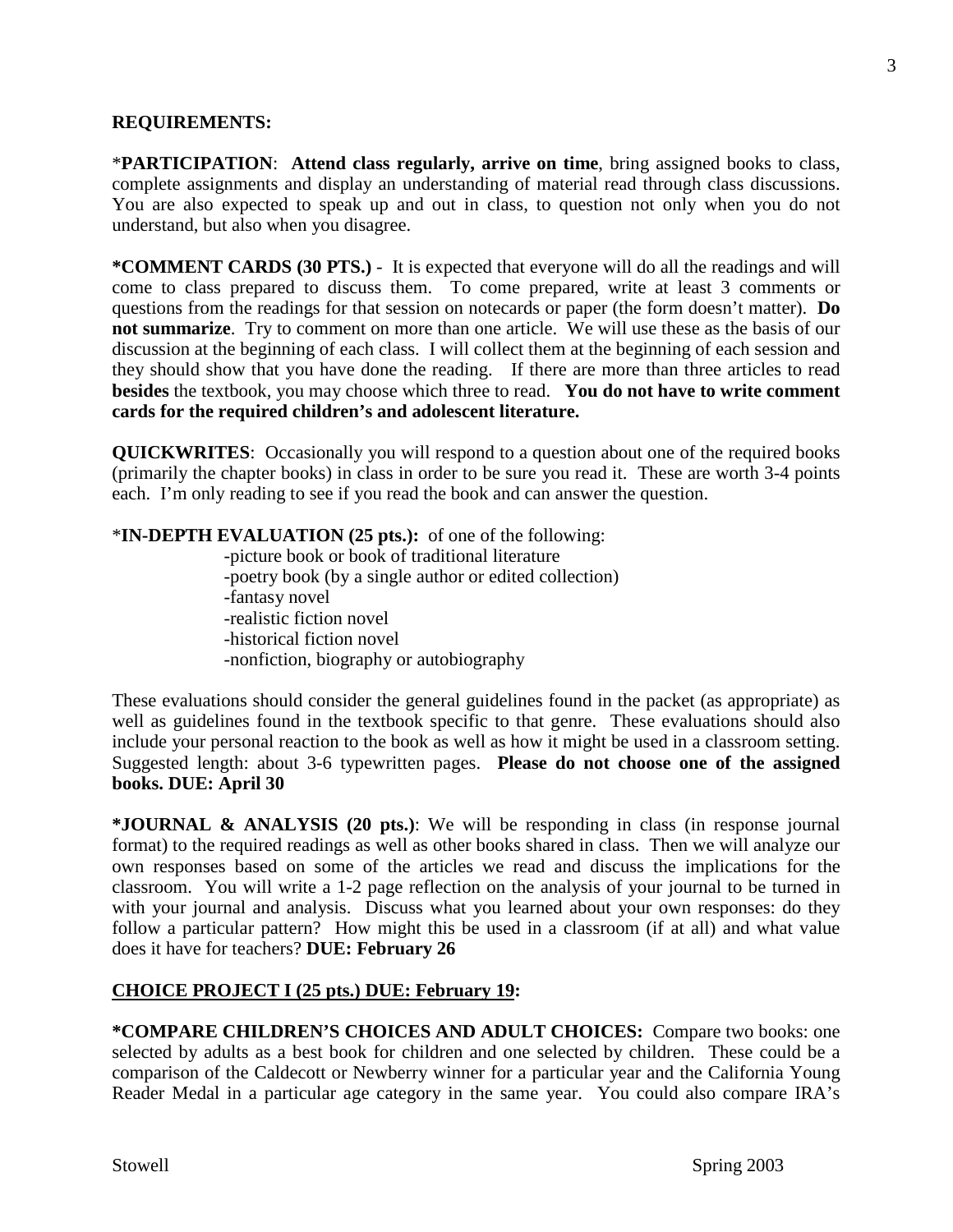children's or adolescent's choices and teacher choices (these are found in *The Reading Teacher* and the *Journal of Adolescent and Adult Literacy*. I can get you the list if you need it ) How different (or the same) are these books in content, theme, style, character development and the like? What can you say about the kinds of books children select as good vs. the kind that adults select for children as good?

# **OR**

**\*COMPARE RESPONSES:** Find a book that you could share with a child of which you also have a professional book review (Almost any book on Amazon.com has a review from Horn Book or Kirkus. Don't use a review by a reader).Read the book and write your response to the book. Then read the same book to a child. Record their response (audio tape or videotape works best, but you could take notes). Then write a paper comparing your response, the student's and the review.

**Do not choose one of the required books please! Be sure to end your paper with a discussion about what conclusions you can draw about the difference between adult and children's choices.**

**CHOICE PROJECT II (25 pts.):** From the following assignments**, choose 1 to complete**. PLEASE REREAD THE DESCRIPTION OF THE ASSIGNMENT BEFORE BEGINNING**. DUE: April 9.**

**\*CASE STUDY OF A READER:** Find out as much as you can about one student's reading. What titles can s/he recall from previous grades? What are his/her favorites? Why? Did anyone ever read to him/her? Observe and record this student's interactions and responses to books over at least a four week period of time. Keep track of what books the student chooses to read and has read to him or her. Do you see any pattern in the student's selections (for example; does he read all science fiction or all nonfiction)? How does this student make selections? What do the student's choices, reactions, comments and questions reveal about cognitive skills or moral judgment? Do you see any changes that reflect experiences with books? This is not about the student's reading ability, but rather about his or her interest and attitude about literature. Write a 3-6 page typed paper of your observations and your interpretation of this student's experiences with books. Be sure to attach any notes you collected to the end of the paper.

**\*WEB SITES**: Do an annotated bibliography of at least 20 web sites **related to children's literature that you recommend.** Do not write down sites that you looked at that you don't recommend. Give the URL of the web site and a description of what one might find there. Also include who sponsored the site (Is it set up by a publisher, in other words, is it just an advertisement?), and whether you think it is primarily an adult site (for teachers- includes lesson plans, etc. or for parents) or primarily for children or both. What kinds of information does the site provide? How up to date? When was the last time the site was updated? Also, be sure you are providing information about different websites rather than just links from one site. Please check these out yourself rather than copy them out of journals and give your own opinion.

\***IN-DEPTH EVALUATION OF A VIDEOTAPE OR SOFTWARE PROGRAM** for children and/or teachers. Check with me for some samples of guidelines or use existing guidelines from various organizations (ALA has guidelines for evaluating video), or create your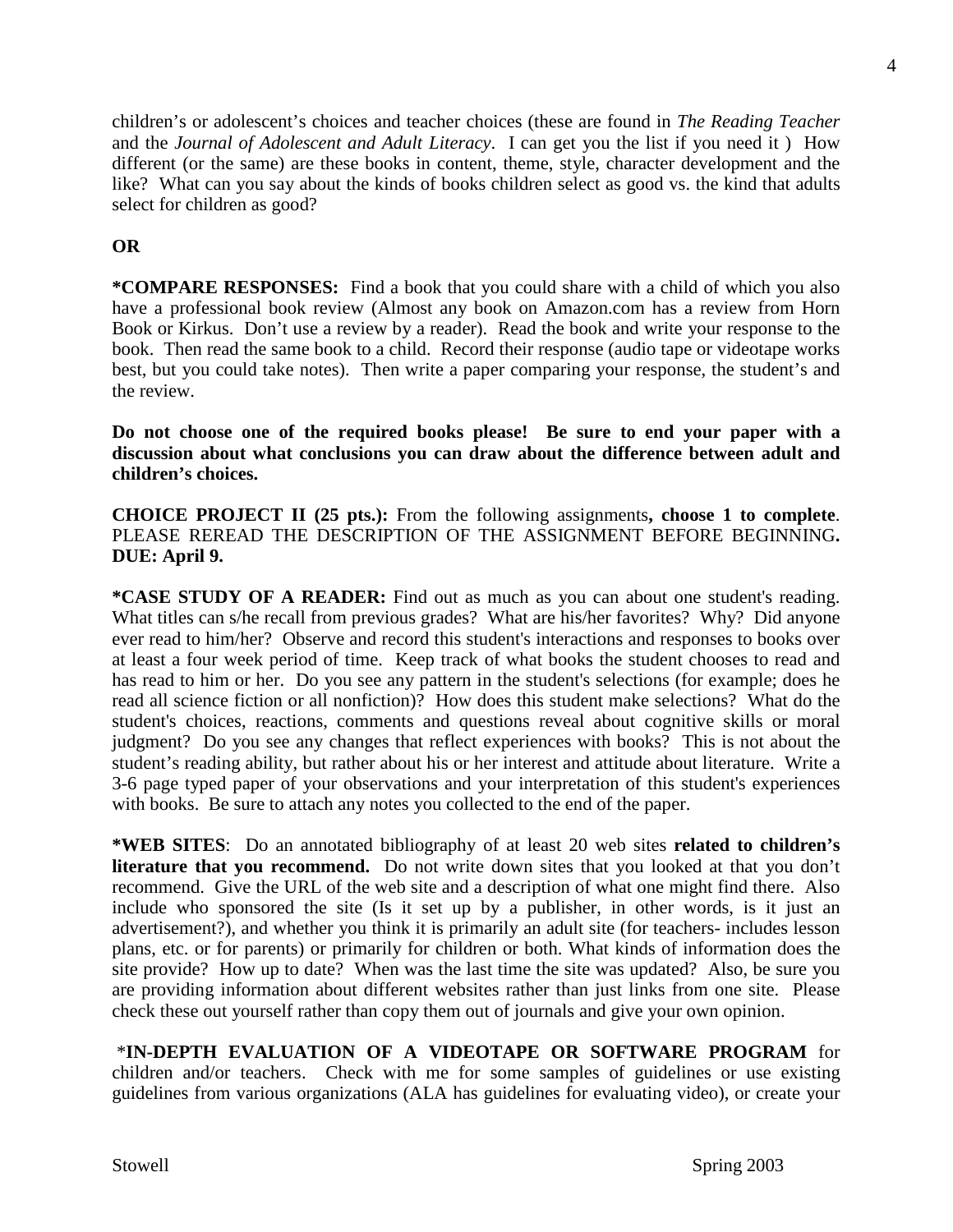own . You may wish to bring in the video or software to share when reviewing it for the class. Unless it is a short video, please choose a representative clip to share. If you wish to share a piece of software, please let me know in advance so that I can schedule the appropriate equipment. When evaluating, consider the appeal to children and/or teachers, accessibility (for software), applicability (in what situations could you envision it being used) and overall quality. Be sure this is a video or software, which is related to children's literature. Suggested length: 3-6 typewritten pages.

**\*JOURNAL REVIEW** Read one professional journal that regularly reviews children's books and write a review of the journal. This review should include: the audience for which the journal is intended, how often the journal is published, what regular features the journal offers, what kinds of topics the journal generally covers and a summary of at least one of the articles in the particular journal you read. You will also share this information with the class on a one page information sheet summarizing what you have learned. Select from the list below (If you have an idea for another journal, please check with me first):

Book Links BookList English Journal (NCTE) (middle and secondary teachers) Voices in the middle (middle school teachers) Journal of Adolescent and Adult Literacy (IRA) (middle and secondary teachers) Journal of Children's Literature Language Arts (NCTE) School Library Journal (ALA) The Horn Book The New Advocate The Reading Teacher (IRA)

**\*POETRY COLLECTION**: Read widely from among poetry collections and poets. In any format you choose (notecards, notebook, CD, whatever) collect and **organize** the poems **thematically (not by author or book).** With each poem, be sure to include the title of the poem, the author, and the source from which the poem came. Do not let Silverstein and Prelutsky dominate your collection (no more than 5 poems from either author). This should include a range of authors and topics. Also include a bibliography of all your sources. You must have **at least 75 poems** from **at least 12 different sources**. Feel free to duplicate poems (rather than writing them over by hand). The purpose of this assignment is to have a large and wide ranging collection of many different types of poems on many different subjects that you could use as a resource with children in, for example, a classroom setting. If you include holidays or seasonal poems, be sure to be inclusive of many cultures and religious groups. In any case, your collection should be multicultural in nature.

**\*STUDY OF AN AUTHOR, ILLUSTRATOR OR POET**: Do an in-depth study of a children's author, illustrator or poet. Your paper should be 4-6 typed pages in length, including books available of the author, illustrator or poet's work. Discuss how the author's life influenced his or her work. Many authors have their own website and/or biographies or autobiographies are available and good resources. Be prepared to share some of what you learned in class and have copies of a fact sheet of the poet, author or illustrator, a bibliography of his or her works and ways that they could be used with children to pass out in class.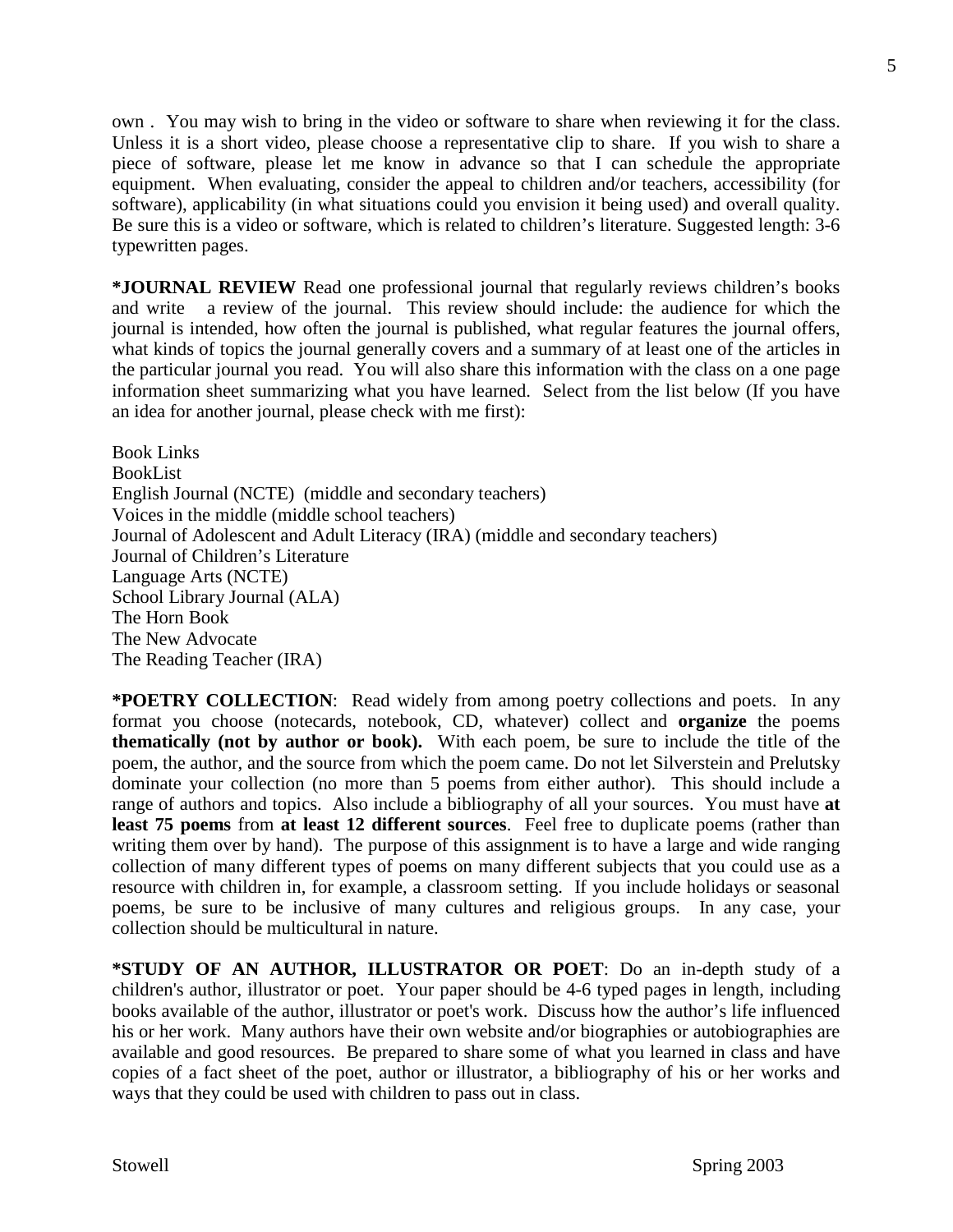**\*STUDY THE ART OF PICTURE BOOKS (Choose one)**: This project could take one of several forms:

- A. Write a critical analysis of a particular medium in children's picture books. Select 5- 10 picture books of the same media and analyze the books for how effectively the media is used with those particular texts.
- B. Develop lesson plans for studying the art of picture books with your students.
- C. Study the art of picture books with your students. Record their responses to the art of picture books and categorize and analyze them. What do they tell you about their understanding of the story or information through the pictures? What do they tell you about their understanding about art?
- D. Study a particular style of art in picture books and then have your students imitate it in their own books or a classbook.
- E. Compare the illustrations of different variants of the same folk or fairy tale
- F. Study the fonts of ABC books what is the most popular, why are particular fonts used, etc. What tone does the font set?

**\*CENSORSHIP IN YOUR DISTRICT:** Write a paper about how censorship has affected you or your district. Describe the policy for challenged books. How often has this happened? What happens when a book is challenged? Has a book been challenged and reappeared later? You might interview parents to find out what they would and would not object to and what would change their mind about allowing a book in a classroom or library. School and public librarians would be helpful to talk with. as well. Feel free to describe your personal experiences with censorship, but broaden your discussion to illustrate how pervasive censorship is. This paper should be 3-6 pages in length.

**\*RESPONSE ACROSS AGES**: Read one book or poem to three different ages. (Try to make the age spread broader than a year, like K, 1, 2. A more appropriate spread would be 2, 4, 7 or 4, 8, 11). Record the responses of each group through audio tape, videotape, writing or drawing. (Keep in the mind the method of response when analyzing them - how limiting was it) Analyze the responses of each group. Discuss what their responses indicate about their development in literature appreciation. This paper should be 3-6 pages in length.

**\*DRAMATIZATION**: Choose a story or poem and find a way to present it dramatically to the class through storytelling, singing, dancing, choral reading, puppetry or some other form. It can be an existing story or one that you write yourself. You might also find a way for members of the class or the entire class to be actively involved in your dramatization. You might also share ways that this could be done in a classroom with children. **OR** you could do your dramatization with a group of children and report to us about how it went through videotape, audio tape, photographs or the like.

**\*JACKDAW:** This is a collection of resource materials that a teacher and students can use in discussion or display related to a particular book. Whenever possible Jackdaws include primary documents or facsimiles of them. Examples of items in a Jackdaw might be photocopies of newspaper headlines, relevant articles, photographs, information about the author, actual items from the book, recipes, price lists, artwork, songs or music, clothes of a character (paper dolls, catalogue or collage format), maps (real or imagined), time lines of the books events, advertisements, letters, diaries, whatever the book suggests. It is probably difficult to find actual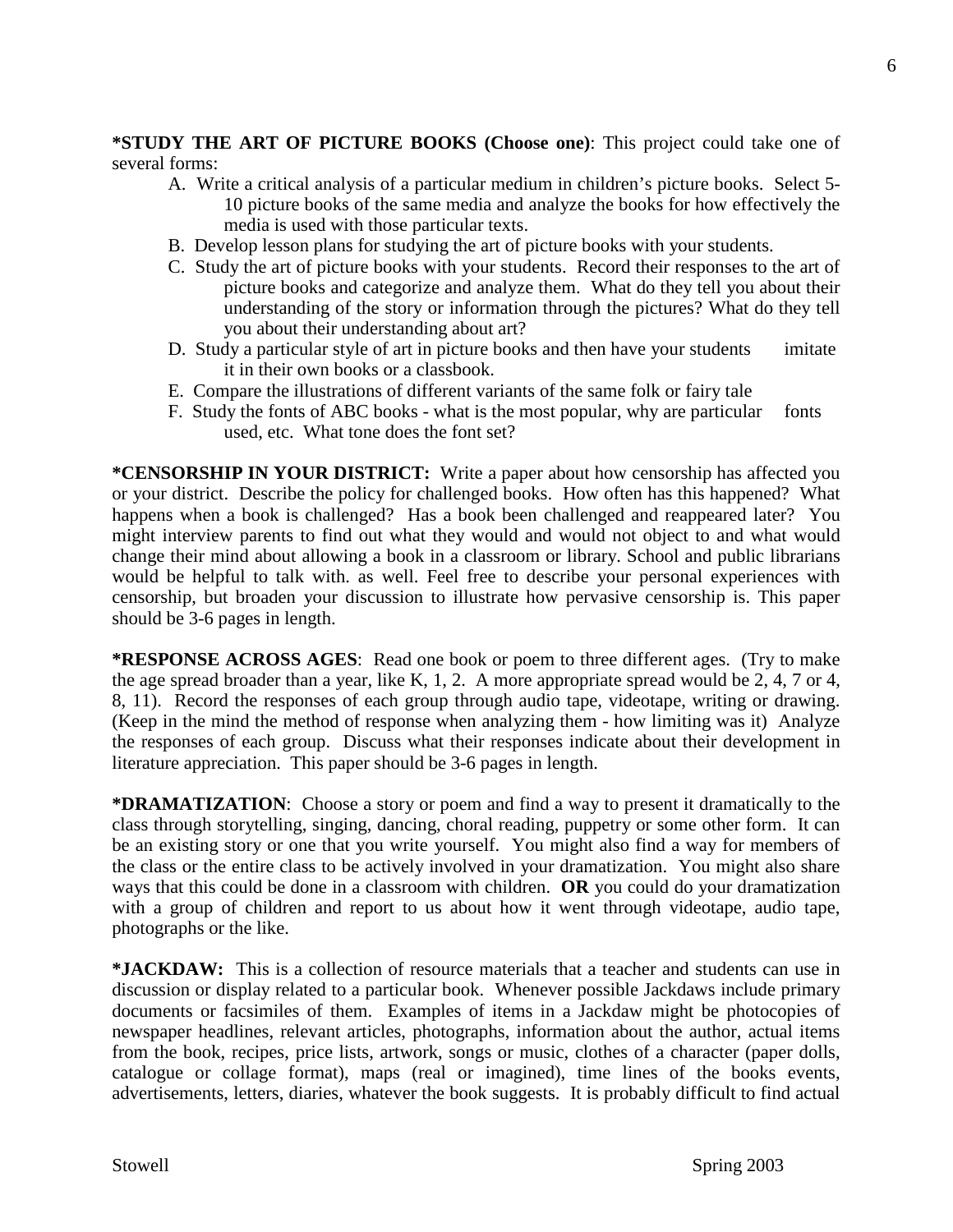primary documents, so you can also create them. Be sure to include more than just print materials - think about what would help second language learners as well. A jackdaw also does not include workbook related materials either. Collect all your items in some kind of container that is portable. (The term comes from a British name for a bird that picks up brightly colored objects and carries them off to its nest.) Include a table of contents and a bibliography of your sources.

**\*FAMILY LITERACY PACKETS:** These are packets of activities (usually around 3-5) centered around one book, that can be sent home with children for families to read and do together in the space of a week. Select books that are appropriate for your grade level that would also be enjoyable for adults to read with children. Don't be afraid to include nonficiton, poetry, etc. The activities should have simple instructions, be meaningful to the book, interactive, extend or enhance an understanding of the book and fun for adults and children. Teaching reading skills in this situation is secondary to the primary goal of children and their families participating together in the reading of a book. The packet should contain: an itemized list of what is in it (so that you are sure it all comes back to you!), some kind of record keeping mechanism or a way for parents to give their reaction to the packet (like a journal that travels with the packet), and the items necessary to complete the tasks (for example: if you want kids to draw a picture include crayons or if they can play a game, include all game pieces). Compile at least three packets. There are some suggested themes in the back of the packet. Avoid worksheet kinds of activities. This option is most appropriate for K-3, but upper grade, middle and high school can be innovative and may find ways to do this as well. In other words, don't be limited in your thinking. If you want to give it a try, do so!

# **\*DEVISE AN ASSIGNMENT OF YOUR OWN AND COMPLETE IT. Please talk with me before beginning it.**

### **SCHEDULE:**

| r<br>$\sim$<br>Date | 4 L L L<br>าแ |
|---------------------|---------------|
|                     |               |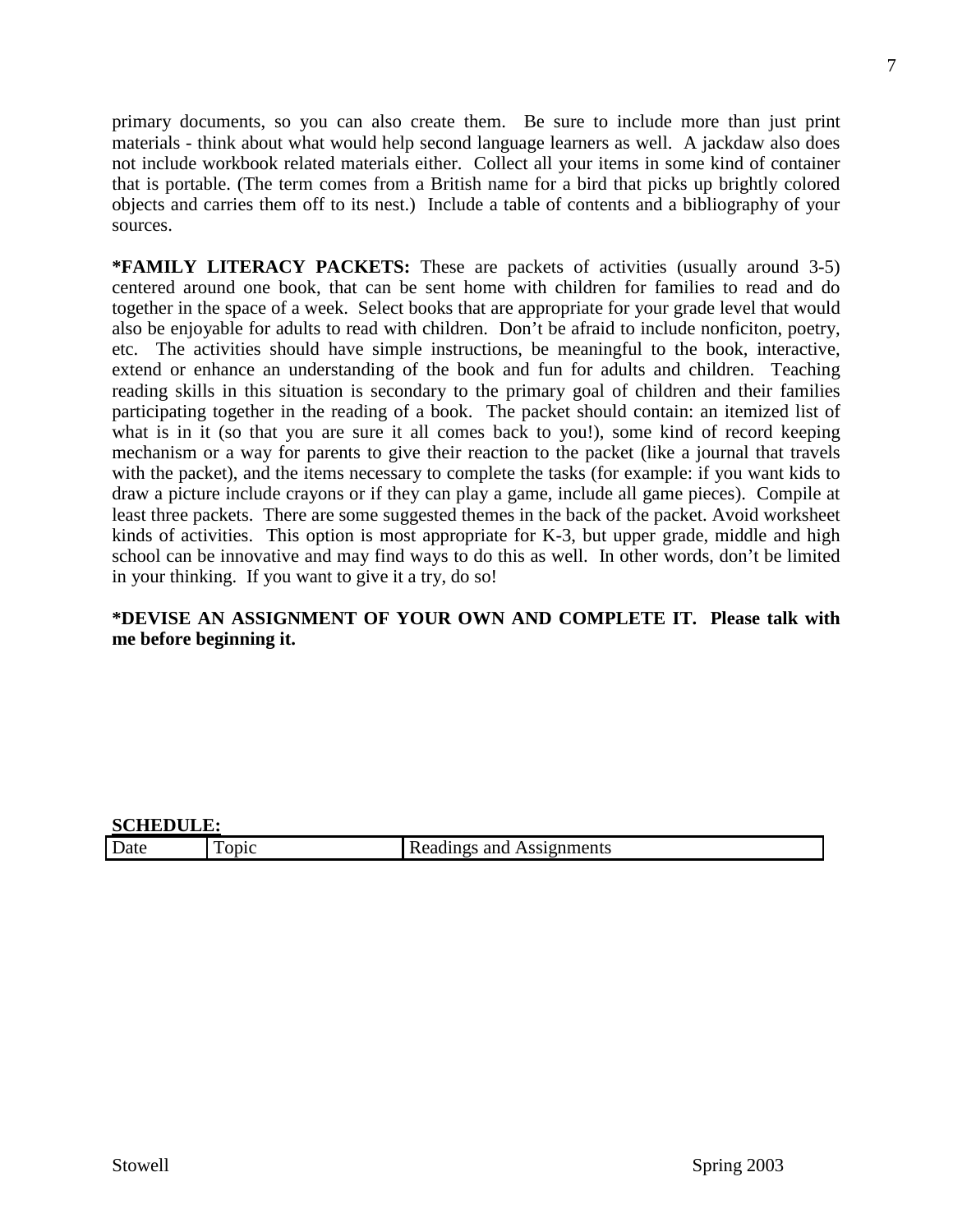| January 22 | Introductions<br>Value of Literature<br>Types of Literature<br><b>Selection of Literature</b> | •Hancock: chapt. 8<br>•Reimer, "Multiethnic literature: Hold fast to dreams"<br>Yokata, "issues in selecting multicultural children's<br>literature"<br>•Godina & McCoy, "Emic and etic perspectives on<br>Chicana and Chicano multicultural literature"<br>•Galda, "High stakes reading: Articulating the place<br>of children's literature in the curriculum"<br>•Ohlhausen & Jepsen, "Lessons from Goldilocks:<br>'Somebody's been choosing my books but I can make<br>my own choices now!"<br>•Probst, "Literature as invitation"                                                                                                                                                                                                                                                                                                    |
|------------|-----------------------------------------------------------------------------------------------|------------------------------------------------------------------------------------------------------------------------------------------------------------------------------------------------------------------------------------------------------------------------------------------------------------------------------------------------------------------------------------------------------------------------------------------------------------------------------------------------------------------------------------------------------------------------------------------------------------------------------------------------------------------------------------------------------------------------------------------------------------------------------------------------------------------------------------------|
| January 29 | <b>Informational books</b>                                                                    | $\bullet$ Bad Boy<br>• Through my eyes<br>•Hancock: pgs. 153-162<br>•Myers, "And then I read"<br>·Pappas, "Fostering full access to literacy by<br>including informational books"<br>•Vardell, "A new 'Picture of the World': The NCTE<br>Orbis Pictus Award for outstanding nonfiction for<br>children"<br>• Jensen, "The quality of prose in Orbis Pictus Award<br>books"<br>nonfiction:<br>$\cdot$ Hess,<br>"Understanding"<br>purpose,<br>classification, response"<br>•Duthie, "Nonfiction: A genre study for the primary<br>classroom."<br>Hynes, "I read for facts; Reading nonfiction in a<br>fictional world"<br>•Sullivan, "Some teens prefer the real thing: The case<br>for young adult nonfiction"<br>• Lamme & Fu, "Sheltering children from the whole<br>truth: A critical analysis of an informational picture<br>book". |
| Feb. 5     | Historical<br>Fiction/<br>Autobiography/<br>Biography                                         | •Esperanza Rising<br>Going Home<br>•Hancock: pgs. 132-138, 145-152<br>• Farris & Fuhler, "Developing social studies concepts<br>through picture books"<br>•Hartman<br>& Hartman, "Reading<br>across<br>texts:<br>Expanding the role of the reader"                                                                                                                                                                                                                                                                                                                                                                                                                                                                                                                                                                                       |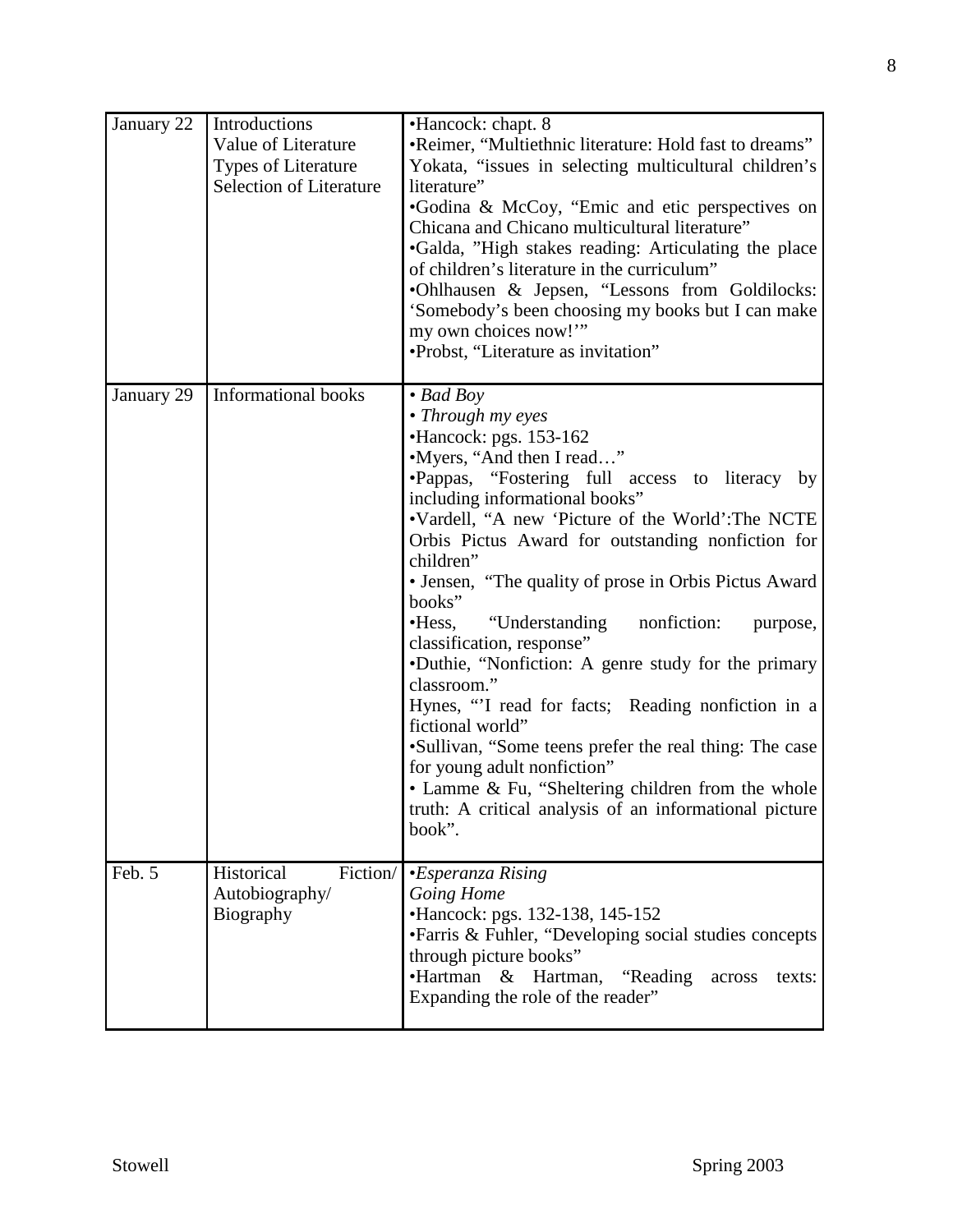| Feb. 12 | Response<br>Response<br>and  <br>comprehension                | •Hancock: chpt., 1, 10<br>•Cox & Many, "Toward an understanding of the<br>aesthetic response to literature"<br>•Lewis, "Give people a chance' Acknowledging<br>social differences in reading"<br>•Deitzshea, "The chain of creativity: How response<br>forms the writer"                                                                                                                                                                                                                                                                         |
|---------|---------------------------------------------------------------|--------------------------------------------------------------------------------------------------------------------------------------------------------------------------------------------------------------------------------------------------------------------------------------------------------------------------------------------------------------------------------------------------------------------------------------------------------------------------------------------------------------------------------------------------|
| Feb. 19 | Response<br>in the classroom                                  | •Hancock: chpt. 2,12<br>•Rosenblatt, "Literature -S.O.S."<br>•Hancock, "Exploring the meaning making process<br>through the content of literature response journals: A<br>case study investigation"<br>·Wollman-Bonilla, "Literature response journals in a<br>first grade classrooms"<br><b>Choice I due</b>                                                                                                                                                                                                                                    |
| Feb. 26 | Books to begin on<br><b>Traditional literature</b>            | <i>•Los tres cerdos: Nacho, Tito &amp; Miguel</i><br>•Hancock: chpt.9, pgs. 77-86<br>•Smolkin & Yaden, "O is for Mouse: First encounters<br>with the alphabet book"<br>•Christensen, "Unlearning the myths that bind us" in<br><b>Rethinking Classrooms</b><br>•Huck, "Princess Furball: The writing, illustrating and<br>response"<br>•Temple,"What if beauty had been ugly? Reading<br>against the grain of gender bias in children's books"<br>Nodleman, "Where the boys are"<br>Kaminski, "Cinderella to Rhodolphus"<br>Journal analysis due |
| March 5 | Picture books<br>Independent reading of<br>quality literature | Hancock: chpt. 3<br>·Giorgis & Johnson, "Gaining insight into picture<br>book illustration and design: A master class in the<br>teaching of children's literature"<br>•Goldstone, "Brave new worlds: The changing image<br>of the picture book"<br>.Robinson, "The newest medium: Illustrating with<br>Save and Undo".<br>•"'I am a Level 3 reader'; Children's perceptions of<br>themselves as readers"<br>.Worthy & Sailors, "That book isn't on my level:<br>Moving beyond text difficulty in personalizing<br>reading choices"               |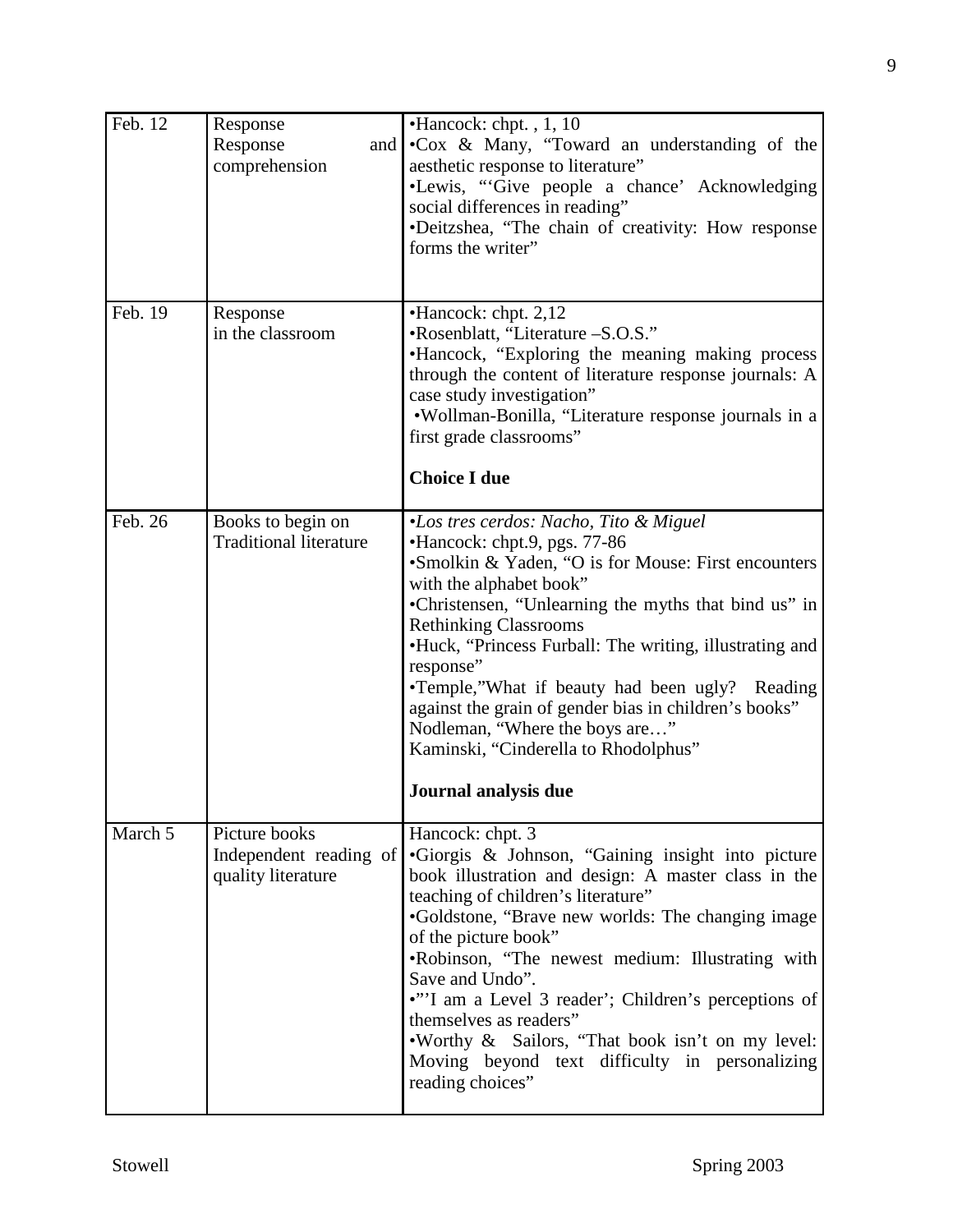| March 12                          | Picture books                                    | •Madura, "The line and texture of aesthetic response:<br>Primary children study authors and illustrators"<br>•Stewig, "A Caldecott committee at work"<br>•Marantz &Marantz, "Six years of Caldecott medal<br>winners"<br>•Carr, et al, "Not just for the primary grades: A<br>bibliography of picture books for secondary content<br>teachers"<br>Sipe & Bauer, "Urban Kindergarteners' literary<br>understanding of picture storybooks"                                                                                                                                                                                                                                                                                                 |
|-----------------------------------|--------------------------------------------------|------------------------------------------------------------------------------------------------------------------------------------------------------------------------------------------------------------------------------------------------------------------------------------------------------------------------------------------------------------------------------------------------------------------------------------------------------------------------------------------------------------------------------------------------------------------------------------------------------------------------------------------------------------------------------------------------------------------------------------------|
| March 19                          | What's appropriate for<br>children<br>Censorship | •Hancock, pgs. 138-139<br>•Paterson, "Tale of a reluctant dragon"<br>•Paterson, "Family Values"<br>•Tolan, "Happily ever after"<br>•Gribbin, "Religious<br>conservatives<br>and public<br>schools: Understanding the religious right"<br>•Brinkley, "Faith in the word, Examining religious<br>rights attitudes about texts"<br>.Welker, "Truth: The elusive search"<br>•Kearns, "Words worth 1,000 pictures: Confronting<br>film censorship"<br>•Church, "When values clash: Learning from<br>controversy"<br>•Beers, "Literature: Our way in"<br>•Freedman & Johnson, "Who's protecting whom? 'I<br>hadn't meant to tell you this' A case in point in<br>confronting self censorship in the choice of young<br>adolescent literature." |
| March 26                          | Science<br>and<br>Fantasy<br>Fiction             | Harry Potter and the prisoner of Azkaban<br>•Hancock, pgs. 86-96<br>.West, "Fantasy literature for children: Past, present<br>and future tensions"<br>•Smith, "Are there seats at the round table?<br>An<br>examination of black characters in heroic fantasy"<br>Acocella, "Under the spell"<br>•Harvard Education Review: Reviews of all Harry<br>Potter books                                                                                                                                                                                                                                                                                                                                                                         |
| April 2<br>Spring<br><b>Break</b> |                                                  |                                                                                                                                                                                                                                                                                                                                                                                                                                                                                                                                                                                                                                                                                                                                          |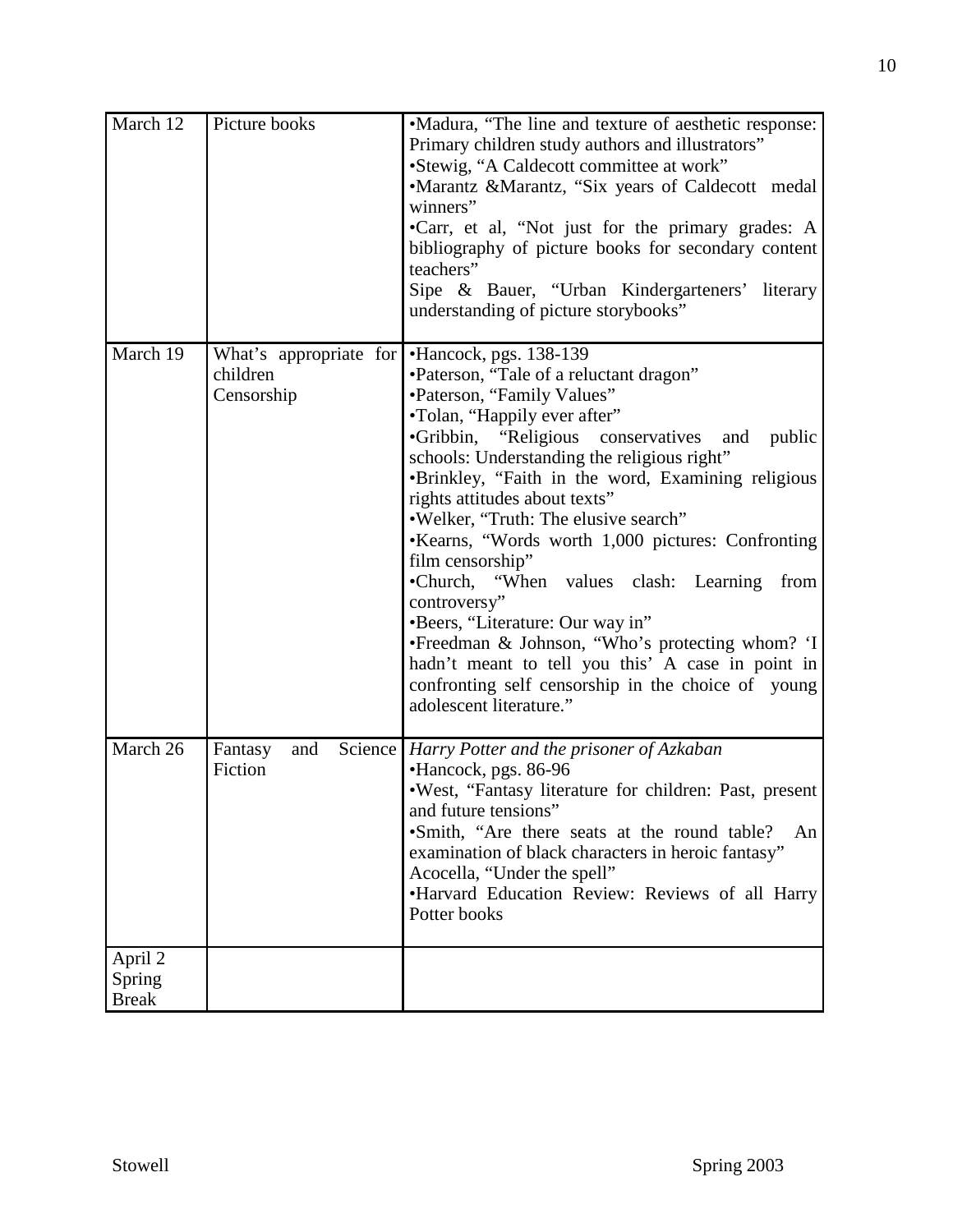| April 9  | Young Adult literature<br>Motivating<br>reluctant<br>readers | •True Believer<br>•Hancock, pgs. 120-131<br>Gallo, "How classics create an alliterate society"<br>•Skretta, "Beavis and Butt-head: Two more white<br>males for the canon"<br>•Israel, "What contemporary authors can teach us"<br>•Fox, "Like mud not fireworks- The place of passion<br>in the teaching of reading"<br>•Mollineaux, "Simply irresistible: Letting our reading<br>inform theirs"<br><b>Choice II project due</b>                                                                                   |
|----------|--------------------------------------------------------------|--------------------------------------------------------------------------------------------------------------------------------------------------------------------------------------------------------------------------------------------------------------------------------------------------------------------------------------------------------------------------------------------------------------------------------------------------------------------------------------------------------------------|
| April 16 | <b>Quality literature</b>                                    | Pulp fiction" book<br><i>•Because of Winn Dixie</i><br>•Hancock, chpt. 11<br>·Perry & Butler, "Are Goosebumps books real<br>literature?"<br>•Hipple & Maupin, "What's good about the best"<br>•Schon, "Spanish language books for young readers-<br>Great expectations, disappointing realities"<br>•Burns & Flower "Whatever happened?A list of<br>recovered favorites<br>and what makes<br>book<br>$\mathbf{a}$<br>memorable after all"<br>.Rylant, "The room in which Van Gogh lived"                           |
| April 23 | Poetry                                                       | •A jar of tiny stars<br>•Hancock, chpt. 5<br>• Janeczko, "Confessions of a collector"<br>•Perfect, "Rhyme and reason: Poetry for the heart and<br>head"<br>• Fawcett, "Poetry and the princess"<br>•Basurto, "The poet behind the series: An interview<br>with Francisco X. Alarcon"<br>•Mora, P. "Delicious languages"<br>•Bruce & Davis, "Slam:Hip-hop meets poetry- a<br>strategy for violence intervention"<br>Haldaway, Vardell, & Young, " Poetry for language<br>development of English language learners." |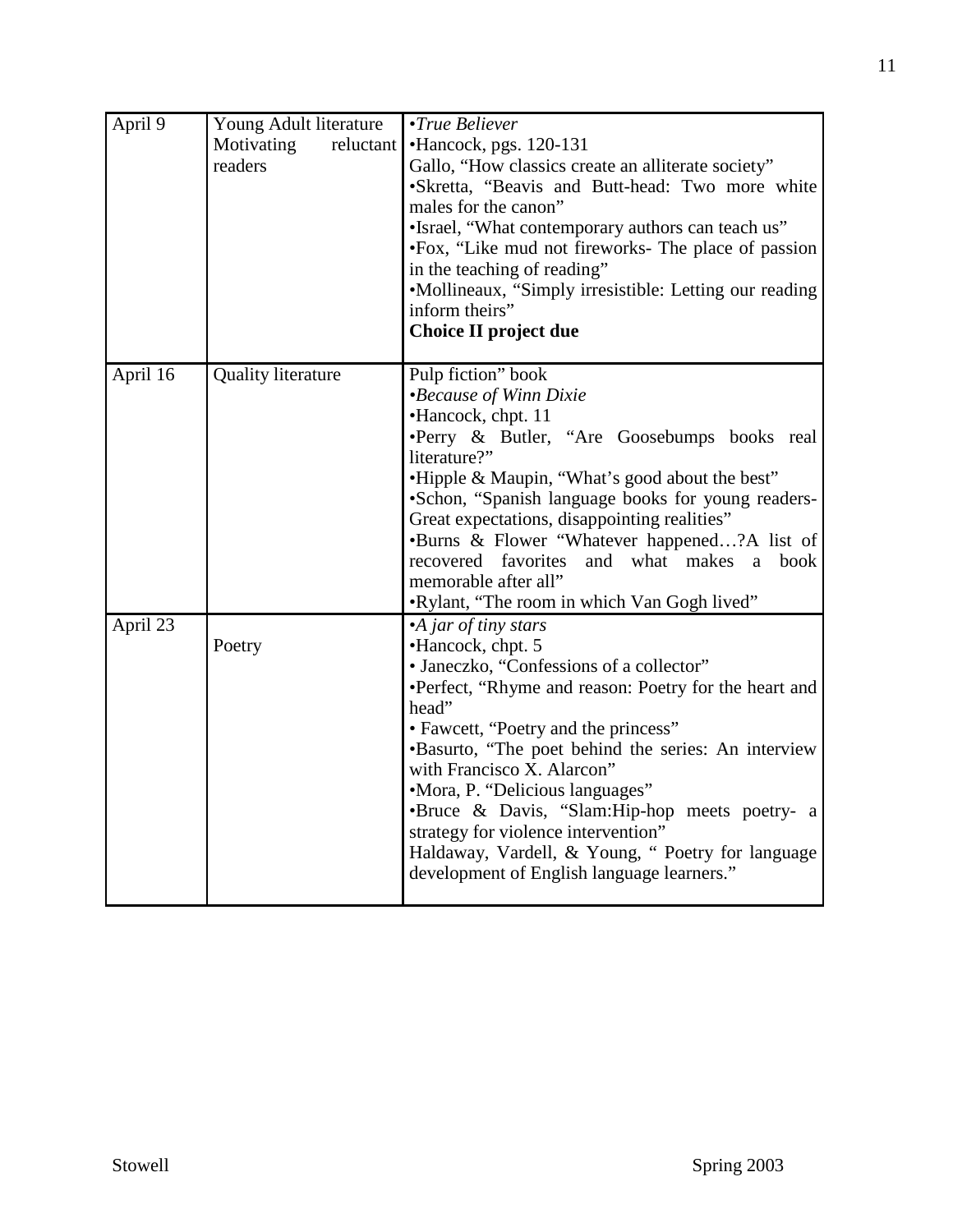| April 30 | Literature<br>in the classroom                     | $\cdot$ Love that dog<br>•Hancock, chpt. 14<br>•Reutzel & Larsen, "Look what they've done to real<br>children's books in the new basal readers"<br>•Yenika-Agbaw, "Taking children's literature<br>seriously: Reading for pleasure and social change<br>•Creighton, "Critical literacy in the elementary<br>classroom"<br>•Roser, "A place for everything and literature in its<br>place"<br>In-depth evaluation of a book due |
|----------|----------------------------------------------------|--------------------------------------------------------------------------------------------------------------------------------------------------------------------------------------------------------------------------------------------------------------------------------------------------------------------------------------------------------------------------------------------------------------------------------|
| May 7    | No class<br>LS out of town<br><b>Attending IRA</b> |                                                                                                                                                                                                                                                                                                                                                                                                                                |
| May 14   | The future of children's<br>literature             | •Florio-Ruane, Berne & Raphael, "Teaching literature<br>and literacy in the eye of reform: A dilemma in three<br>acts"<br>Paterson, "Asking the question"<br>Hade, "Are publishers changing the way children<br>read?"                                                                                                                                                                                                         |

| <b>GRADING</b>                                                         |   |          |
|------------------------------------------------------------------------|---|----------|
| Choice I                                                               |   | 15       |
| Choice II                                                              |   | 20       |
| Journal and analysis                                                   |   | 10       |
| In-depth evaluation                                                    |   | 20       |
| Comment cards                                                          |   | 20       |
| "Quick Writes"                                                         |   | 15       |
| <b>TOTAL</b>                                                           |   | 150 PTS. |
| <b>Grading Scale:</b><br>$\Omega$ $\epsilon$ 100<br>$\mathbf{\Lambda}$ | מ | 02. OS   |

| A    | 95-100 | $B-$         | 83-85 |
|------|--------|--------------|-------|
| $A-$ | 92-94  | $C_{\pm}$    | 80-82 |
| $B+$ | 89-91  | $\mathbf{C}$ | 77-79 |
| B    | 86-88  | $C_{\pm}$    | 74-76 |
|      |        |              |       |